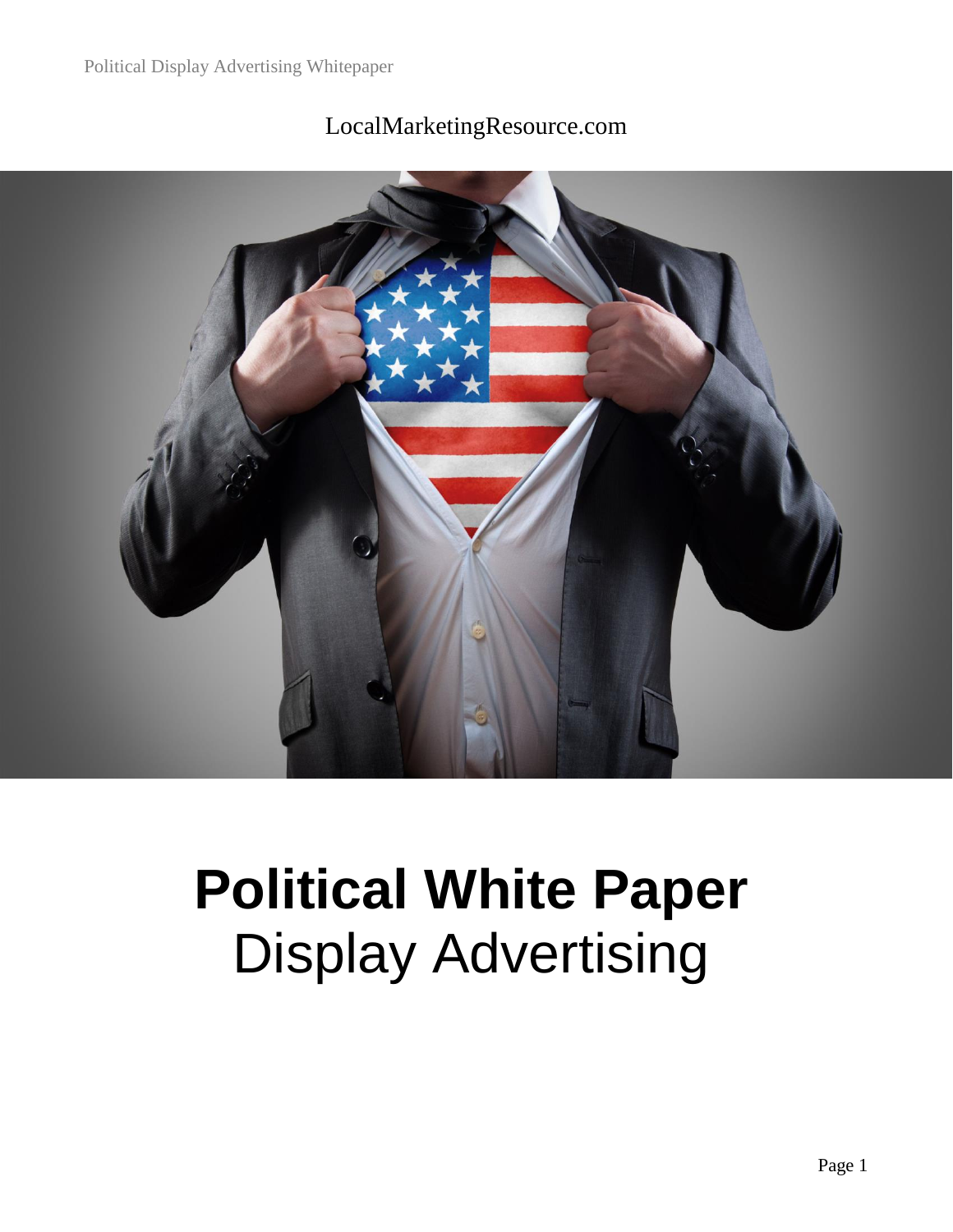#### LocalMarketingResource.com

#### 1) Summary

A city in Florida had passed a \$.02 cent tax to pay for road repair, emergency services such as ambulances, fire departments and other types of social services. The problem is that the actual costs of these serves far outweighed the revenue that they were able to collect from the taxes. This caused a lot of issues and the city needed to go back to the people and ask for an additional \$.02 cents.

### 2) The Problem

To put it mildly, the community was outraged that it wasn't calculated properly from the previous year. The city was very worried that they wouldn't even get it on the ballot let alone get it passed for the 2<sup>nd</sup> tax increase in a row.

### 3) The Solution

The city approached us and asked if we could get in front of the people and plead the case. So, what we did was have them take pictures of the actual firemen, fire department buildings, ambulance drivers, actual pot holes in their roads, etc. so that when people saw these ads, they would recognize these people, buildings, and roads. The following are the results.

### 4) The Benefits

By partnering with us, the city was able to use display advertising to get in front of practically every adult in the city in a very short period of time. Then they could stay in front of everyone until after the voting was completed. We were aggressive in showing all voting age adults these ads whenever they were online and when the people clicked the ad, it went to a very compelling page that explained the problem and how much this was needed in their community. Unlike billboards on the side of the road, this could provide all the details that people could read, watch and research.

#### 5) Programmatic Buying Results

The bottom line is that they not only got the initiative on the ballot, **it passed by 51%.**

**Metric Definitions.** Click Through Rate (CTR), Cost Per Click (CPC), and Cost Per Thousand Impressions (CPM) are industry-standard metrics in the online advertising industry that measure customer interactions (clicks) and cost-effectiveness. Each metric is discussed in further detail below.

**Campaign Type.** Campaigns are broadly broken into four types: Contextual (showing ads on specific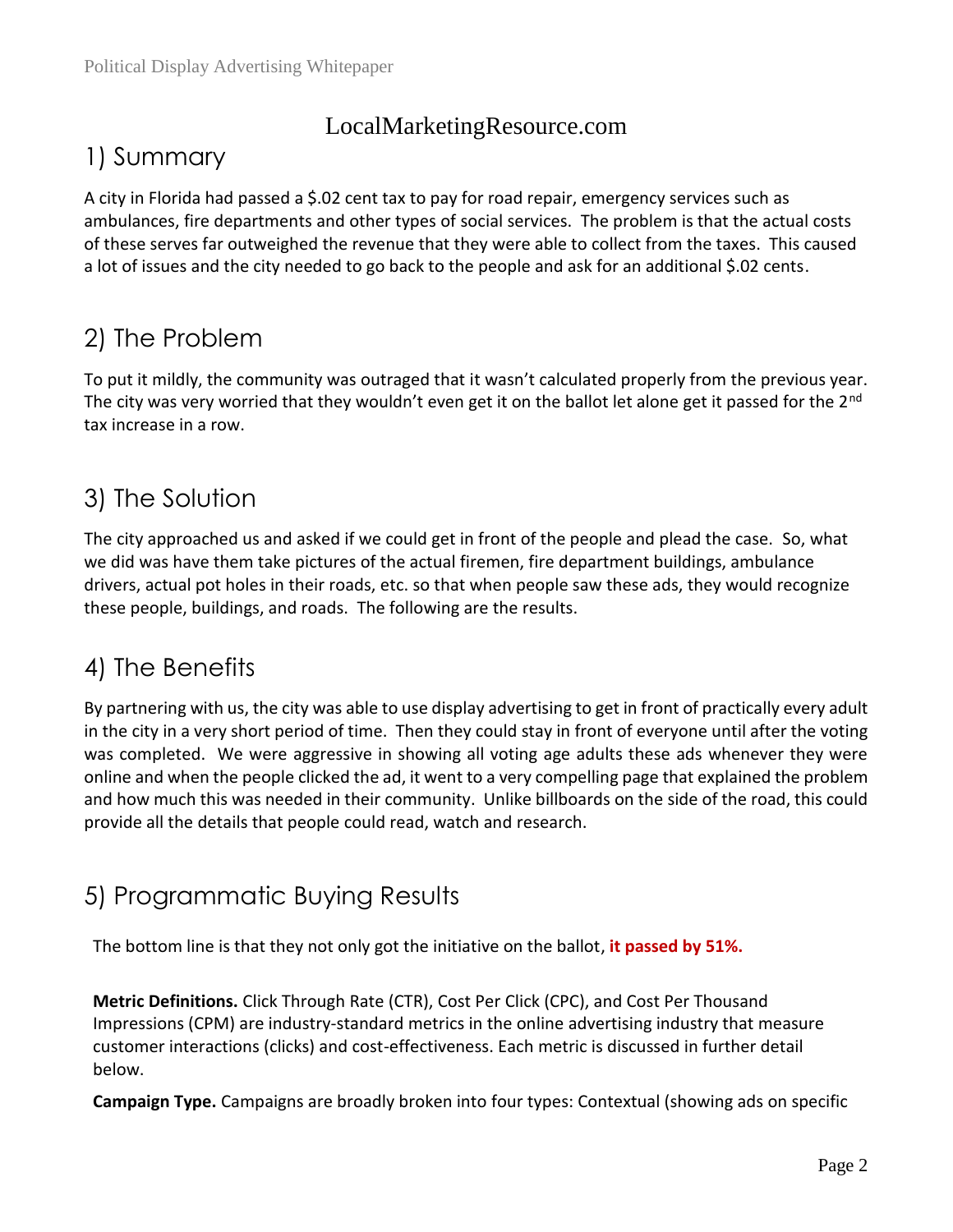types of websites), Audience (showing ads to specific types of people), Geo (people in a specific area … in this case the city in Florida), and Retargeting (showing ads to people who have previously clicked on a display ad or who visited the website that explained the situation)

**Contextual** – We targeted showing the ads on, news and entertainment websites. Everyone who visited these websites would see the ads for this campaign.

**Audience** - We targeted all adults 21 and older in the city.

**Geo** – We targeted everyone who lived within specific zip codes and who were very active in the community.

**Retargeting** – Those who have clicked on the ads, we continued to target them in order to stay in front of those who were the most interested to try and convert them into strong supporters.

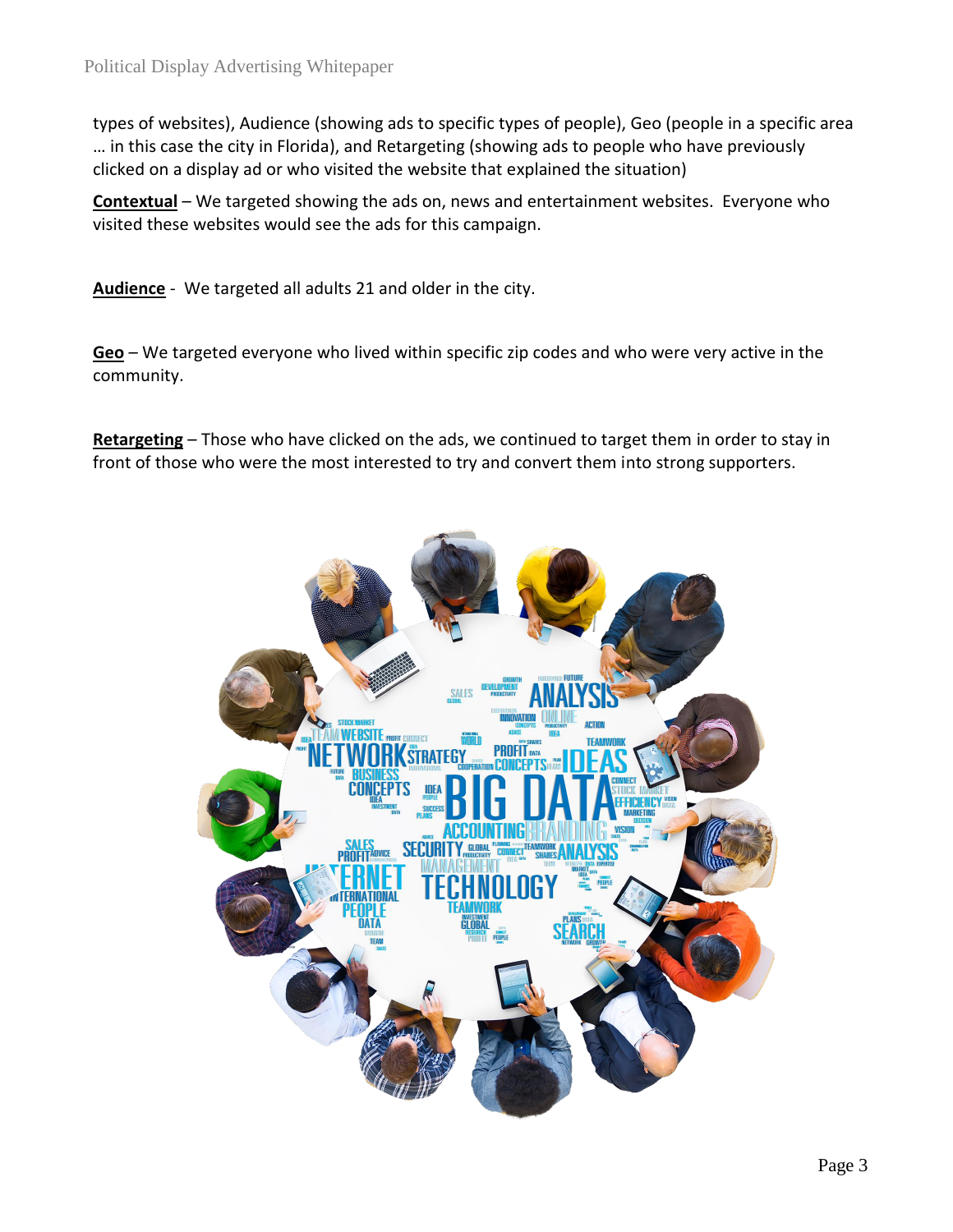

#### **Highlights:**

We were able to reach these voting adults over 1.5 Million times over a one-month (38-day) period of time. This cost less than a single billboard and was able to reach them during their downtime when they had the opportunity to research the problem.